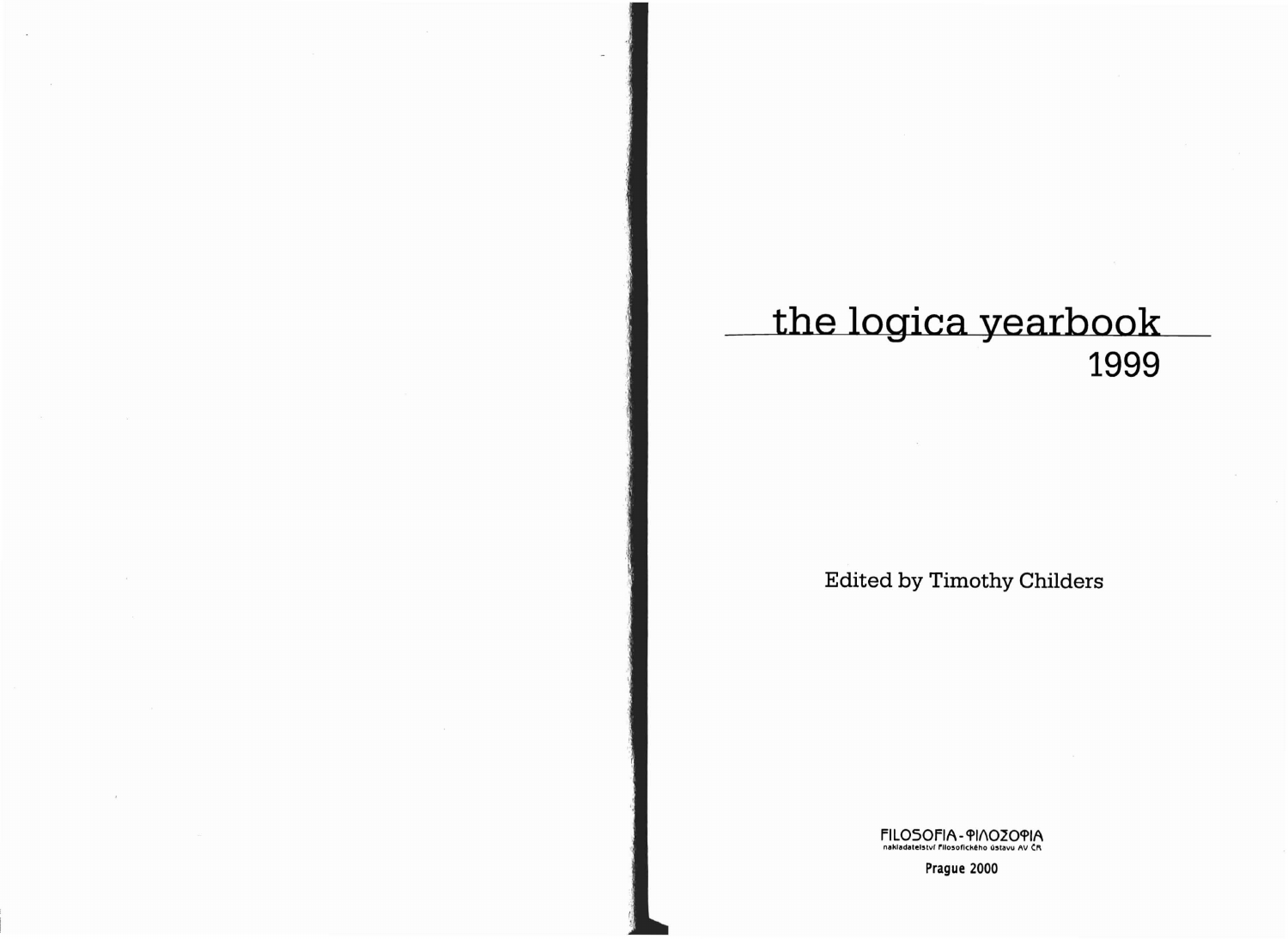| Published by FILOSOFIA-PINOZOPIA           |  |
|--------------------------------------------|--|
| The Institute of Philosophy,               |  |
| Academy of Sciences of the Czech Republic, |  |
| Prague                                     |  |
|                                            |  |

Edited by Timothy Childers Design and typesetting by Martin Pokorny The Logica Yearbook 1999 title and cover © Ondrej Majer Copyright of the papers held by the individual authors, unless otherwise noted Printed by PB tisk Pfibram, Czech Republic

The publication of this volume was made possible by research grant #A0009001 'LOGICA' of the Grant Agency of the Academy of Sciences of the Czech Republic

ISBN 80-7007-141-9

| <b>STEWART SHAPIRO</b>                                                                    |  |
|-------------------------------------------------------------------------------------------|--|
| CONCHA MARTÍNEZ-VIDAL                                                                     |  |
| <b>ALAN WEIR</b>                                                                          |  |
| YAROSLAV SHRAMKO<br>American Plan for Intuitionistic Logic 1: An Intuitive Background  53 |  |
| <b>PATRICK GREENOUGH</b>                                                                  |  |
| <b>JAN WOLEŃSKI</b>                                                                       |  |
| <b>B. H. SLATER</b>                                                                       |  |
| CATHERINE A. WOMACK                                                                       |  |
| PIOTR KULICKI                                                                             |  |
| <b>WLODEK RABINOWICZ</b>                                                                  |  |
| <b>DORIS OLIN</b>                                                                         |  |